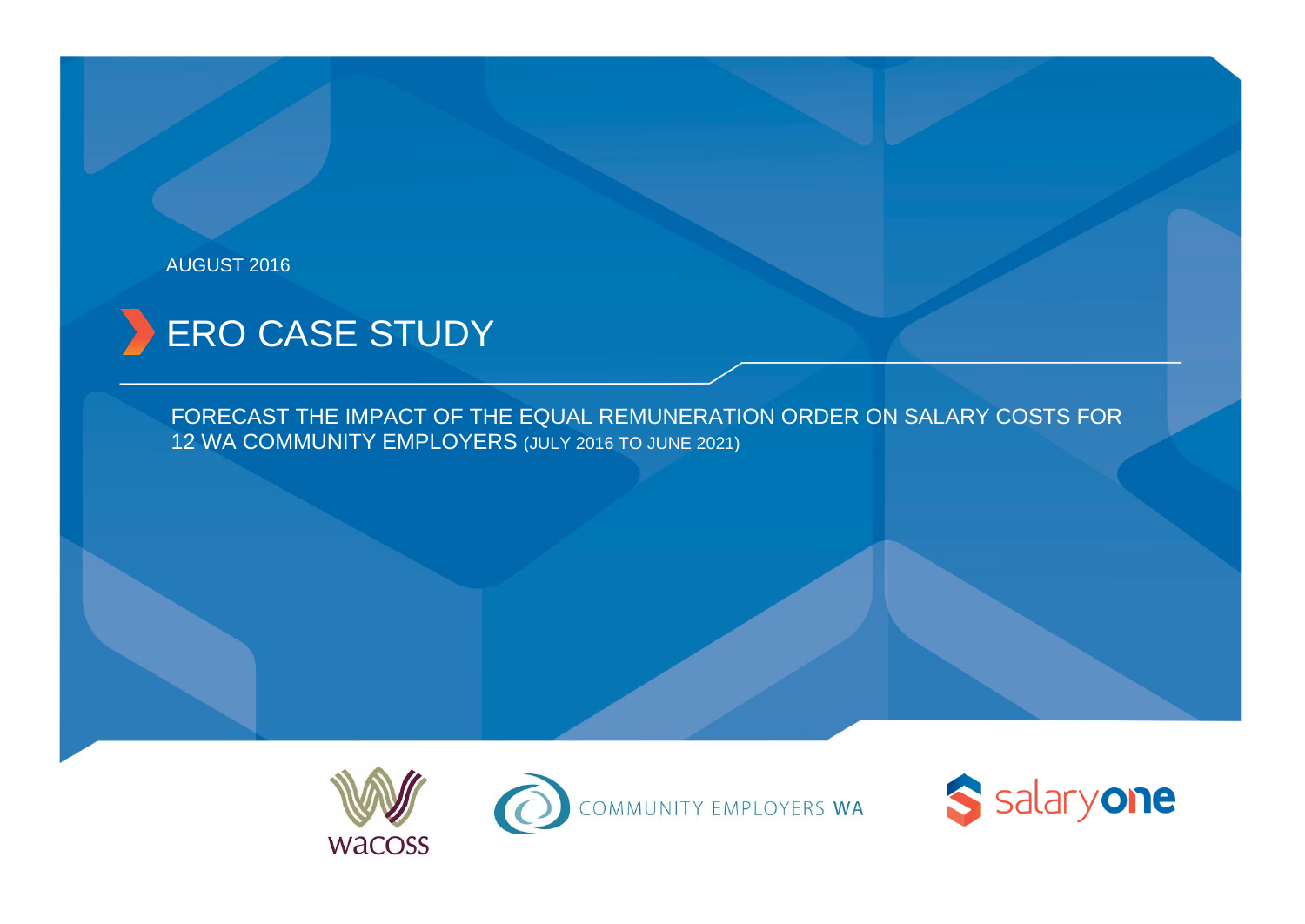# **Equal Remuneration Order**

In June 2012, the Fair Work Commission passed an Equal Remuneration Order (ERO) to gradually increase wages for the Social, Community, Home Care and Disability Services Award over an eight-year period from December 2012 to December 2020.

Pay rates in the Award are adjusted twice a year;

- On 1 July following the Fair Work Annual Wage Review
- On 1 December using a formula linked to the final ERO rates shown in the table opposite.

In December 2020, the full increase will apply. That is, from 23% above the underlying Award rate for Level 2, up to 45% above the underlying Award rate for Level 8. The chart shows the increasing gap between the underlying Award rate for Level 5 (increasing from a base of 100 in 2012 to 122 in 2020) and the ERO rate (increasing from a base of 104 in 2012 to 167 in 2020)

Prior to the announcement of the ERO, the WA Government increased funding to the community sector by 15% in July 2011 and 10% in July 2013 for eligible contracts. The additional funding provided to the WA community sector helped to meet some of the increasing costs of service provision, among which were the ERO pay obligations for the period from 2012 to 2016.

The purpose of this study was to forecast labour costs, for the period July 2016 to June 2021, for a sample of 12 WA NFP community services sector employers.

| Level          | <b>Above Award</b> |
|----------------|--------------------|
| $\overline{2}$ | 23%                |
| 3              | 26%                |
| $\overline{4}$ | 32%                |
| 5              | 37%                |
| 6              | 40%                |
| $\overline{7}$ | 42%                |
| 8              | 45%                |
|                |                    |

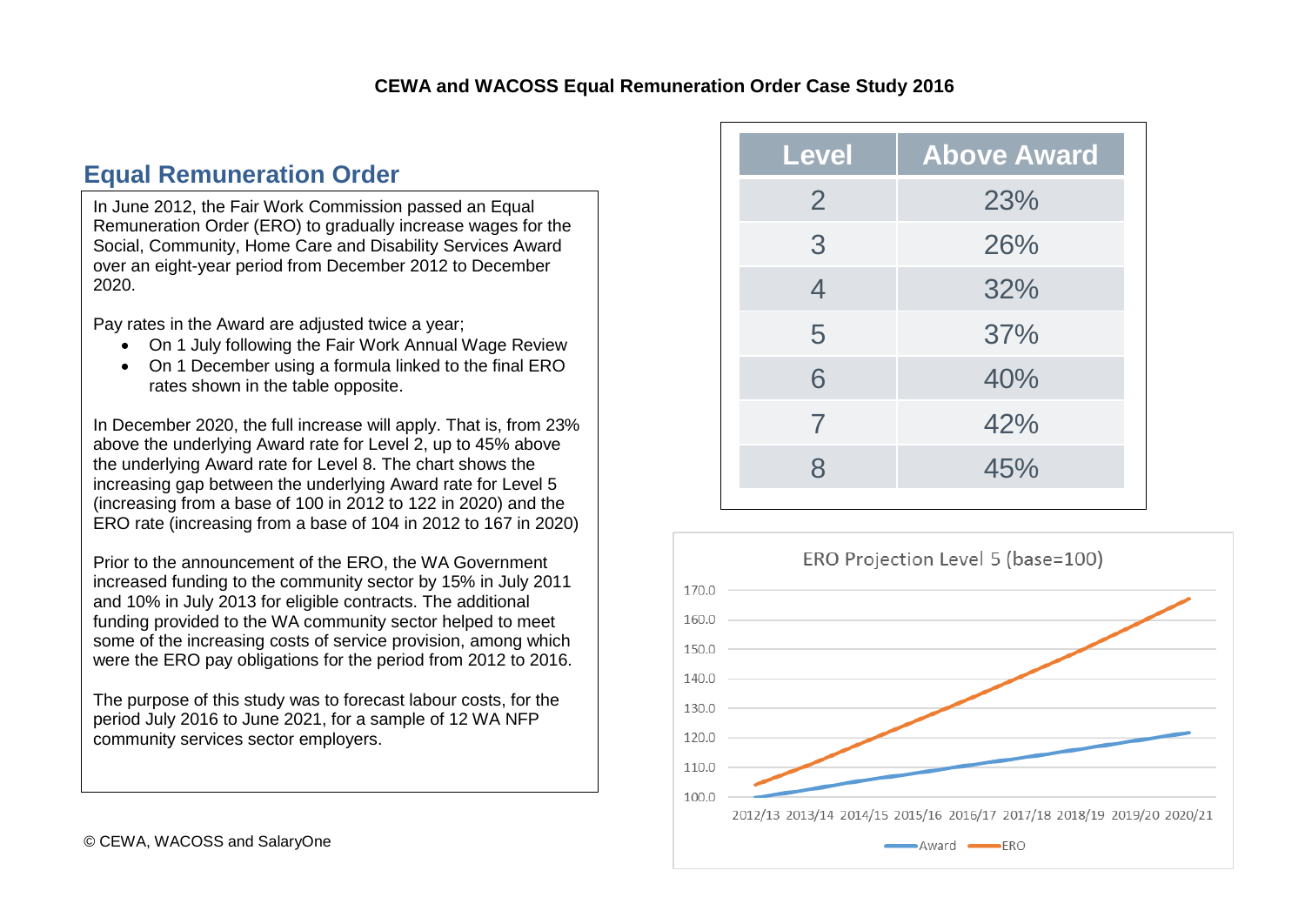## **Survey Methodology**

The study was commissioned by Community Employers WA and the WA Council of Social Service and was conducted by Julian Keys, SalaryOne in August 2016.

The study covered employees subject to the SCHCDS Award and did not include employees covered by other Awards. For example: child care, employment services, nursing, residential aged care and staff paid above Award Level 8 are excluded. It is important to note that given these exclusions, the total salary cost increases for many service providers will be significantly above the numbers detailed in this report.

The sample size comprised 1,800 employees in 12 NFP organisations with around \$150M combined revenue in 2015/16. Those sampled included service providers in disability, homelessness, mental health, corrections, child support services, drug and alcohol, family services and advocacy.

The calculations include base salary and superannuation. Additional payroll costs for shift work penalty rates and allowances were excluded.

The calculations use July 2016 staffing levels (FTE) and July 2014 pay rates. The reason for using fixed current staffing levels is to allow a 'like for like' comparison over the study period. The reason for using July 2014 pay rates is to record the ERO impact for the current financial year.

There was variability between organisations in the definition of full time hours (37.5 or 38 per week), payroll weeks per year (52 or 52.1667) and employer salary scales. Where an organisation had additional salary increments (compared to the Award), they were reduced in line with maximum Award salary increments.

Organisations were allocated a code (letters A to L) for privacy reasons.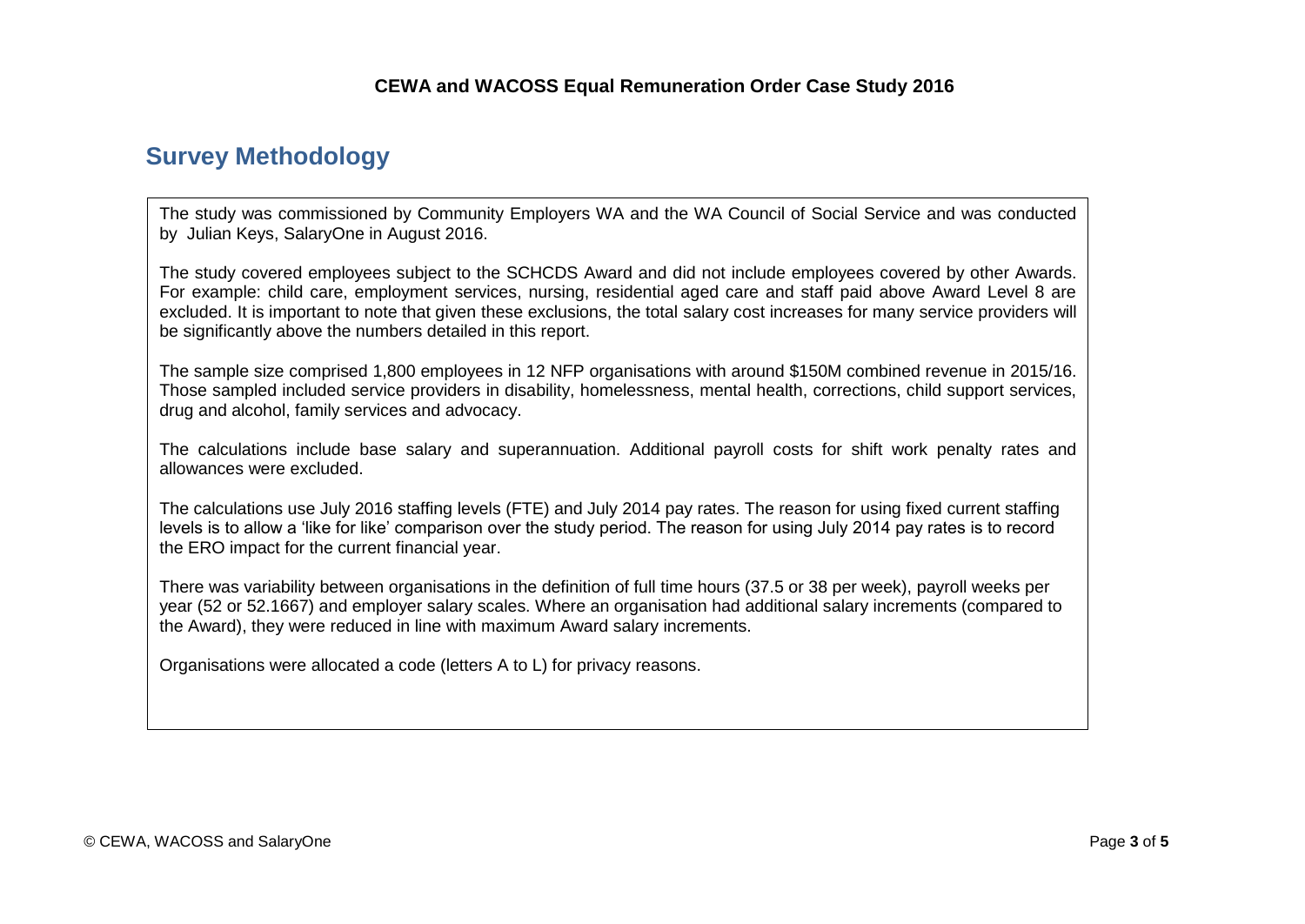## **Data Forecast**

| Total Salary & Super for employees covered by ERO |             |             |             |           |             |             |           |           |                          |             |             |             |
|---------------------------------------------------|-------------|-------------|-------------|-----------|-------------|-------------|-----------|-----------|--------------------------|-------------|-------------|-------------|
| Org Code                                          | А           |             |             | D         |             |             | G         | н         |                          |             | К           |             |
| 2015/16                                           | \$4,383,543 | \$2,088,042 | \$9,231,196 | \$918,534 | \$8,258,259 | \$5,509,645 | \$346,922 |           | \$2,226,034 \$17,878,490 | \$3,711,525 | \$9,860,548 | \$2,222,484 |
| Salary & Super Increase Per Year (\$)             |             |             |             |           |             |             |           |           |                          |             |             |             |
| <b>Financial Year</b>                             | A           | B           |             | D         | E           | F           | G         | н         |                          |             | K           |             |
| 2016/17                                           | \$105,205   | \$55,556    | \$310,384   | \$54,086  | \$339,206   | \$260,294   | \$14,801  | \$54,707  | \$715,605                | \$154,947   | \$565,214   | \$133,434   |
| 2017/18                                           | \$107,730   | \$78,148    | \$420,241   | \$57,408  | \$379,729   | \$326,849   | \$19,155  | \$58,322  | \$1,009,311              | \$205,444   | \$622,497   | \$138,460   |
| 2018/19                                           | \$125,573   | \$91,750    | \$459,602   | \$59,604  | \$418,626   | \$345,811   | \$20,279  | \$71,669  | \$1,137,970              | \$225,146   | \$647,648   | \$143,749   |
| 2019/20                                           | \$165,589   | \$94,874    | \$503,226   | \$61,871  | \$440,611   | \$364,028   | \$21,033  | \$96,586  | \$1,181,301              | \$236,003   | \$672,679   | \$149,212   |
| 2020/21                                           | \$210,889   | \$98,096    | \$546,833   | \$64,214  | \$456,859   | \$378,363   | \$21,812  | \$114,507 | \$1,226,057              | \$245,032   | \$698,231   | \$154,855   |
| Increase \$                                       | \$714,986   | \$418,424   | \$2,240,286 | \$297,183 | \$2,035,031 | \$1,675,345 | \$97,080  | \$395,791 | \$5,270,244              | \$1,066,572 | \$3,206,269 | \$719,710   |
| Increase %                                        | 16.3%       | 20.0%       | 24.3%       | 32.4%     | 24.6%       | 30.4%       | 28.0%     | 17.8%     | 29.5%                    | 28.7%       | 32.5%       | 32.4%       |
| Salary & Super Increase Per Year (%)              |             |             |             |           |             |             |           |           |                          |             |             |             |
| <b>Financial Year</b>                             | A           | B           |             | D         | E           |             | G         | H         |                          |             | К           |             |
| 2016/17                                           | 2.5%        | 2.7%        | 3.4%        | 6.2%      | 4.1%        | 4.7%        | 4.3%      | 2.5%      | 4.0%                     | 4.3%        | 5.5%        | 6.0%        |
| 2017/18                                           | 2.4%        | 3.6%        | 4.4%        | 5.9%      | 4.4%        | 5.7%        | 5.3%      | 2.6%      | 5.4%                     | 5.3%        | 6.2%        | 5.9%        |
| 2018/19                                           | 2.7%        | 4.1%        | 4.6%        | 5.8%      | 4.7%        | 5.7%        | 5.3%      | 3.1%      | 5.8%                     | 5.5%        | 5.9%        | 5.8%        |
| 2019/20                                           | 3.5%        | 4.1%        | 4.8%        | 5.7%      | 4.7%        | 5.7%        | 5.2%      | 4.0%      | 5.7%                     | 5.5%        | 5.8%        | 5.7%        |
| 2020/21                                           | 4.3%        | 4.1%        | 5.0%        | 5.6%      | 4.6%        | 5.6%        | 5.2%      | 4.6%      | 5.6%                     | 5.4%        | 5.6%        | 5.6%        |